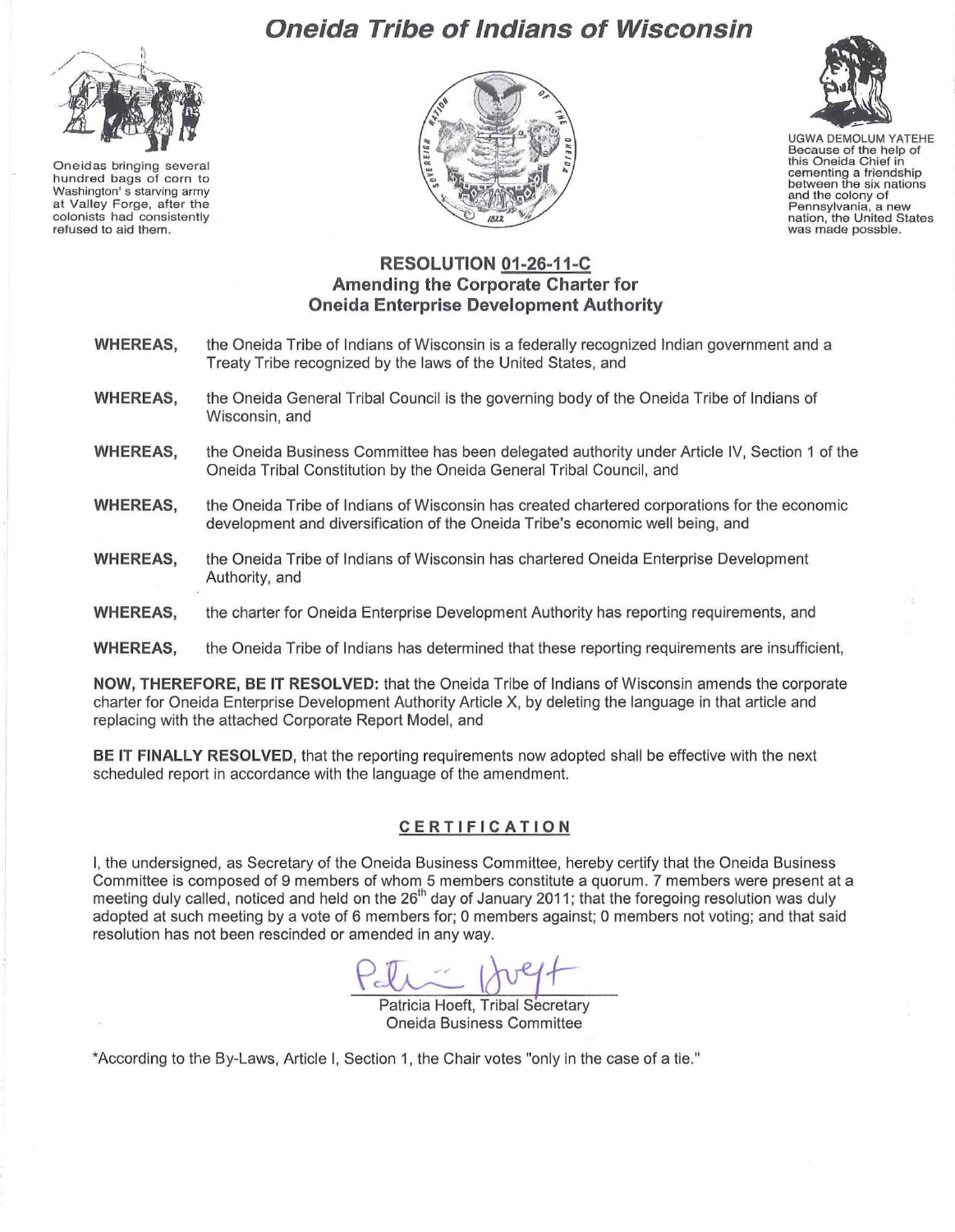### **CORPORATE REPORT MODEL**

The Secretary or other designated reporting officer of the Corporation shall file reports with the Oneida Business Committee and General Tribal Council in accordance with this Article. Reports shall be prepared at least annually to coincide with the annual meeting of General Tribal Council, with other reports quarterly to the Oneida Business Committee or as required by the Business Committee as the shareholder/member of the corporation.

### Section 1: Narrative Report

- (A) Definition: Narrative report is defined generally as contextual and non-financial information reported with financial information in order to provide understanding of the corporation's business done, market position, strategies, performance and future expectations. The Narrative report should include topics and information covering four broad categories of information, including I) Market overview; 2) Strategy and Structure of the Corporation; 3) Management of value of the Corporation; and 4) Performance of the Corporation over the reporting period.
- (B) Components of Report: Narrative reports should include, but are not limited to, at a minimum, the following components in a comprehensive means for easy distribution and understanding:
	- a. Explanation of the core of the Corporation's business practices and market overview.
	- b. Explanation of the Corporation's current place within the market.
	- c. Explanation of the outlines of strategies by the Corporation for improved value in the market.
	- d. Explanation of the Corporation's relative performance vs. competitors and identification of key competitors within the market.
	- e. Explanation of any material changes or developments in the market or nature of business the Corporation is primarily engaged in since the last reporting period.
	- f. Identification of the primary goals and targets of the Corporation and progress made towards accomplishment of the same.
	- g. Identification of key elements for success in strategies given, including risks, resources and relations available and needed in order to successfully fulfill outlined strategies.
	- h. Identification of medium (two to five year) and long (greater than five year) prospects and sustainability of the Corporation given present status, strategies and risks.
	- 1. Explanation of market growth(if any) experienced by the Corporation, identifying sources of growth (i.e. organic growth through market share increase, volume of business increase, acquisition of competition or other assets, etc.).
	- j. Summary of the assets of the Corporation, including but not limited to its financial, physical, employee, customer, brand or intellectual property, and supply assets.
	- k. Summary and status update of any pending legal action to which the Corporation is a party and any relevant government regulation to which the Corporation may be subject.
- (C) Report Due Date: Narrative reports are due in time for the annual meeting of General Tribal Council generally held in July of each year, meaning it should be submitted no later than May  $31<sup>st</sup>$  of each year unless GTC changes its meeting date or some other date is issued by the Business Committee.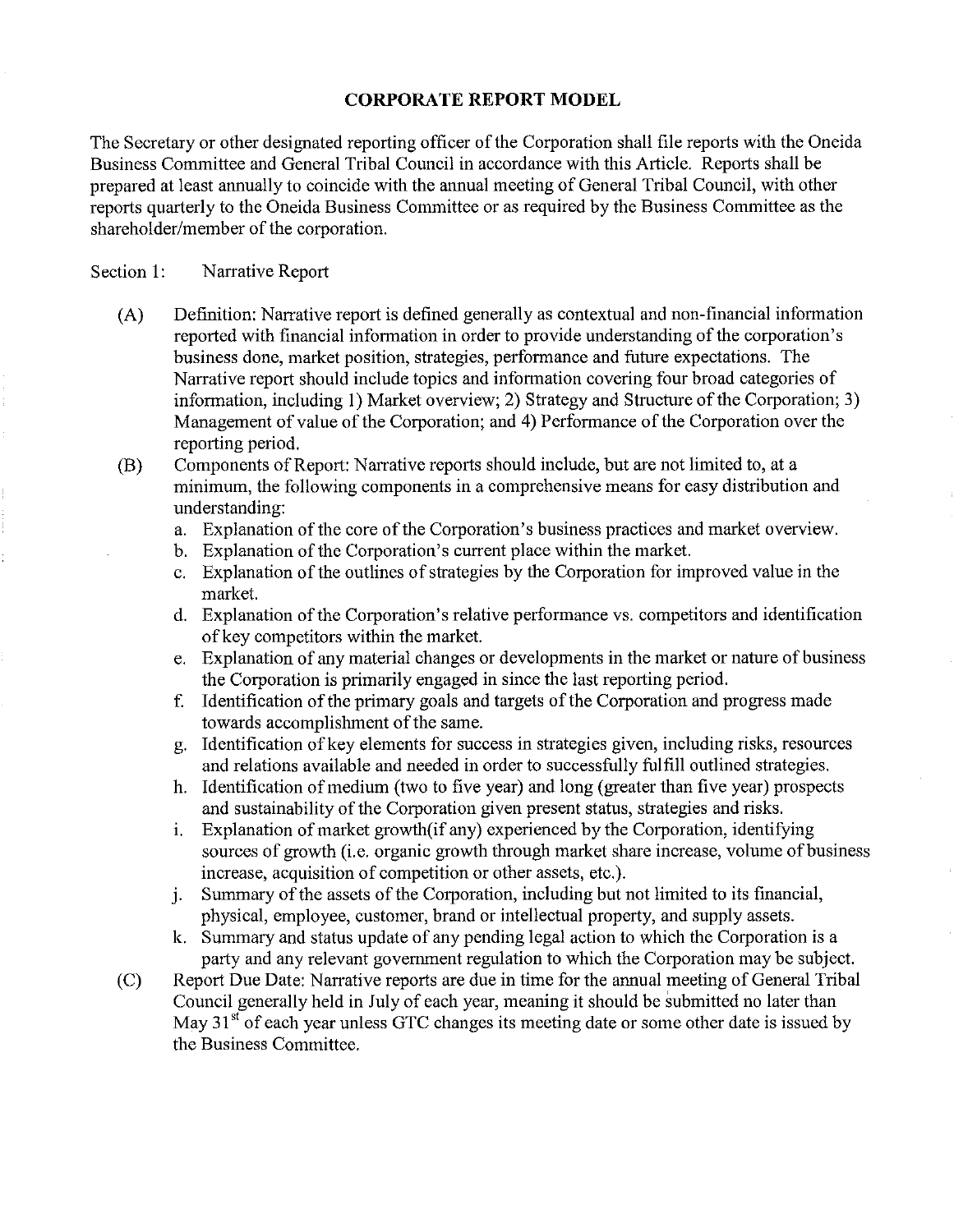(D) Narrative Report Access: The Narrative report is one submitted to the Business Committee and General Tribal Council of the Oneida Tribe. It is considered a public report and shall be made available to the public through the office of the Secretary and/or the Oneida website or other available means.

#### Section 2: Financial Report

- (A) Financial Report Defined: The Financial report is the formal record of the financial activities of the Corporation. Such statements shall be presented in a structured and understandable manner consistent with Generally Accepted Accounting Principles (GAAP).
- (B) Financial Report Content: the Financial report shall include information in the following broad categories including but not limited to: I) an executive summary or broad overview; 2) a balance sheet of the Corporation's financial position listing assets and liabilities; 3) income statement reporting the income, expenses and general profit over the reporting period; 4) statement of retained earnings; and 5) statement of cash flow.
- (C) Financial Report Due: Financial Reports are due quarterly to the Oneida Business Committee with copies to the Oneida Treasurer and Chair of the Oneida Audit Committee and as otherwise demanded by the Oneida Business Committee as the representative owner of the Corporation.
- (D) Financial Reports are subject to an annual audit by auditors from the Oneida Tribe or by third party auditors as hired by the Oneida Tribe at the Corporation's expense detailing the fairness and accuracy of the financial reports. The audit reports shall be submitted as attachments to the financial reports as they are done and completed with each applicable reporting period.
- (E) Financial Report Access: Financial reports are proprietary and considered confidential information owned by the Oneida Tribe of Indians of Wisconsin, to be retained by the Secretary's office. Financial reports are accessible only to those authorized officers, officials and personnel of the Oneida Tribe of Indians of Wisconsin with a legal or legitimate need to know such report information. They may be disclosed with permission of the Corporation's Board and/or the Owner for economic solicitation purposes or as demanded by the Owner.

#### Section 3: Disclosure Report

- (A) Disclosure Report Defined: Disclosure reports financial and familial relationships and connections between the Corporation and other entities, as well as members of the Corporation's Board and key management personnel. Any financial or legal relationship, ownership interest, or any blood kinship within the Corporation and its financial practices or partnerships shall be detailed in a structured and easy to understand format.
- (B) Disclosure Report Content: The Disclosure report shall include, but not be limited to, the following detailed information:
	- a. Names and title of all of the Corporation's Board members' names, time in the position, and date when position shall be up for renewal or replacement (if applicable).
	- b. Names and title of all of the Corporation's key management personnel, with length of service in that position, and if under contract, when that position is up for renewal or expiration of the contract term.
	- c. Summary of any financial or familial relationship between any of the people in part a. or part b. in this Section, as well as any relationship, financial or familial with any current